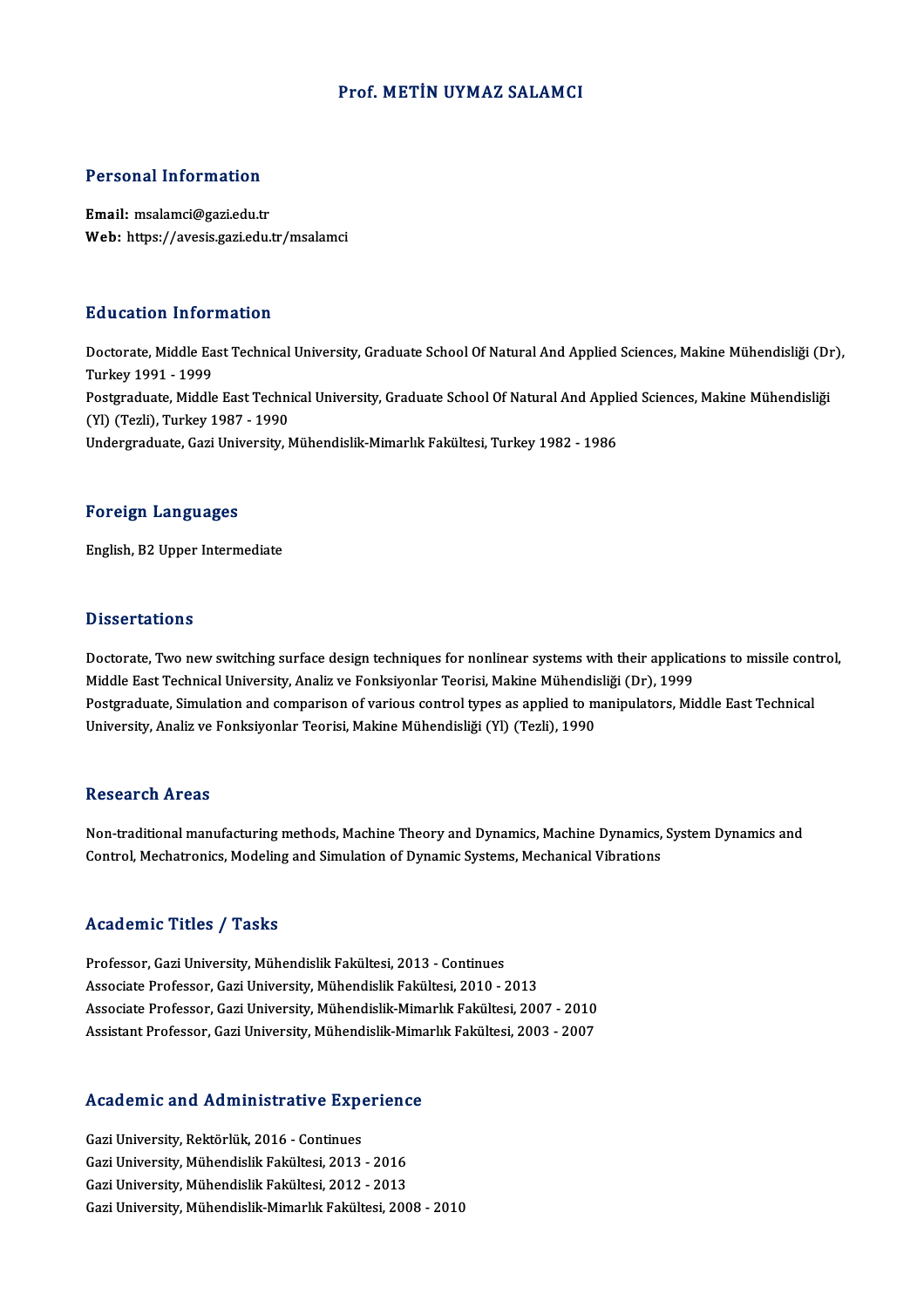### Advising Theses

Advising Theses<br>SALAMCİM. U. , Development Of Indıgenous Human Surrogate For Measurement Of Leg Forces Resulting From Mine<br>Plast In Armored Military Vehicles, Bostaraduate, E ÖZDEMİR (Student), 2020 114 vering 1116868<br>SALAMCİ M. U. , Development Of Indigenous Human Surrogate For Measurem<br>Blast In Armored Military Vehicles, Postgraduate, E.ÖZDEMİR(Student), 2020<br>SALAMCİ M. U., Skding Mode Control Design For A Tije Stag SALAMCİ M. U. , Development Of Indigenous Human Surrogate For Measurement Of Leg Forces Resulting F<br>Blast In Armored Military Vehicles, Postgraduate, E.ÖZDEMİR(Student), 2020<br>SALAMCİ M. U. , Slıdıng Mode Control Design For

Blast In Armored Military Veh<br>SALAMCİ M. U. , Slıdıng Mode<br>A.ESATOĞLU(Student), 2020<br>SALAMCİ M. U. , BİR ASKERİ E SALAMCİ M. U. , Slıdıng Mode Control Design For A Two Stage Electro Hydraulic Servo Valve, Postgraduate,<br>A.ESATOĞLU(Student), 2020<br>SALAMCİ M. U. , BİR ASKERİ PERİSKOP İÇİN PID VE KAYAN KİPLİ DENETÇİ TASARIMI VE BENZETİM ÇA

A.ESATOĞLU(Student), 2020<br>SALAMCİ M. U. , BİR ASKERİ PERİSKOP İÇİN PID VE KAYAN KİPLİ DENETÇİ TASARIMI VE BENZETİM ÇALIŞMALARI,<br>Postgraduate, M.YALÇIN(Student), 2020 SALAMCİ M. U. , BİR ASKERİ PERİSKOP İÇİN PID VE KAYAN KİPLİ DENETÇİ TASARIMI VE BENZETİM ÇALIŞMALARI,<br>Postgraduate, M.YALÇIN(Student), 2020<br>SALAMCİ M. U. , Nonlınear Slıdıng Sector Controller For Mıssıle Autopılot Desıgn,

Postgraduate, M.YALÇIN(Student), 2020<br>SALAMCİ M. U. , Nonlmear Slıdıng Sector Controller For Mıssıle Autopılot Desıgn, Postgraduate, G.DEDE(Student),<br>SALAMCİ M. U. , Slıdıng Sector Controller Desıgn For Unmanned Aerıal Veh SALAMCİ M. U. , Nonlmear Slıdıng Se<br>SALAMCİ M. U. , Slıdıng Sector Contre<br>Doctorate, S.ÖZCAN(Student), 2018<br>SALAMCİ M. U. , State Dependent Bra SALAMCİM. U. , Shding Sector Controller Design For Unmanned Aerial Vehicles And Its Experimental Application,<br>Doctorate, S.ÖZCAN(Student), 2018<br>SALAMCİM. U. , State Dependent Riccati Equation Based Model Reference Adaptive

SALAMCİ M. U., State Dependent Riccati Equation Based Model Reference Adaptive Controller Design And Application SALAMCİM. U. , State Dependent Riccati Equation Based Model Reference Adaptive Controller Design And Applicatio<br>To Three Degree Of Freedom Helicopter, Postgraduate, B.MAHMUT(Student), 2017<br>SALAMCİM. U. , State dependent Ri

To Three Degree Of Freedom Helicopter, Postgraduate, B.M<br>SALAMCİ M. U. , State dependent Riccati equation based opt<br>freedom helicopter, Postgraduate, A.ÇAĞRI(Student), 2017<br>SALAMCİ M. U. , Application Of State Dependent Bi SALAMCİM. U. , State dependent Riccati equation based optimal controller design and application of three degree<br>freedom helicopter, Postgraduate, A.ÇAĞRI(Student), 2017<br>SALAMCİM. U. , Application Of State Dependent Riccati

freedom helicopter, Postgraduate, A.ÇAĞRI(Student), 2017<br>SALAMCİ M. U. , Application Of State Dependent Riccati Equation Based Sliding Mode Control To Three Degree Of<br>Freedom Helicopter, Postgraduate, Ü.MÜFİT(Student), 201 SALAMCİ M. U. , Applıcatıon Of State Dependent Rıccatı Equation Based Sliding Mode Control To Three Degree Of<br>Freedom Helicopter, Postgraduate, Ü.MÜFİT(Student), 2017<br>SALAMCİ M. U. , Doğrusal olmayan sistemler için model r

Freedom Helıcopter, Postgraduate, Ü.MÜFİT(Student), 2017<br>SALAMCİ M. U. , Doğrusal olmayan sistemler için model referans uyarlamalı kontrol yaklaşımlarının geliştirilmesi ve<br>kişiye özgü ilaç verme protokollerinin belirlenme SALAI<br>kişiye<br>2016<br>SALAI kişiye özgü ilaç verme protokollerinin belirlenmesi için kanser tedavisinde uygulamaları, Doctorate, N.BABAEI(Student),<br>2016<br>SALAMCİ M. U. . THE DEVELOPMENT OF MODEL REFERENCE ADAPTIVE CONTROL APPROACHES FOR NONLINEAR

2016<br>SALAMCİ M. U. , THE DEVELOPMENT OF MODEL REFERENCE ADAPTIVE CONTROL APPROACHES FOR NONLINEAR<br>SYSTEMS AND THEIR APPLICATIONS TO CANCER TREATMENT FOR PERSONALIZED DRUG DELIVERY PROTOCOLS,<br>Evpertise In Medisine N Bebei(S SALAMCİ M. U. , THE DEVELOPMENT OF MODE<br>SYSTEMS AND THEIR APPLICATIONS TO CANC<br>Expertise In Medicine, N.Babei(Student), 2016<br>SALAMC<sup>I</sup> M. U. Optimal Cantrallar Design For SYSTEMS AND THEIR APPLICATIONS TO CANCER TREATMENT FOR PERSONALIZED DRUG DELIVERY PROTO<br>Expertise In Medicine, N.Babei(Student), 2016<br>SALAMCİ M. U. , Optimal Controller Design For Rigid Satellite Systems, Postgraduate, O.B

Expertise In Medicine, N.Babei(Student), 2016<br>SALAMCİ M. U. , Optimal Controller Design For Rigid Satellite Systems, Postgraduate, O.BİÇER(Student), 2015<br>SALAMCİ M. U. , Model Reference Adaptive Control Design For Nonlinea Postgraduate,F.KODALAK(Student),2015 SALAMCİ M. U. , Model Reference Adaptive Control Design For Nonlinear Systems Via Sucessive Approximatic<br>Postgraduate, F.KODALAK(Student), 2015<br>SALAMCİ M. U. , ÖZKAN B., Bir fırlatma aracında itki etkisini azaltıcı yönde d

Postgraduate, F.KODALAK(Student), 2015<br>SALAMCİ M. U. , ÖZKAN B., Bir fırlatma ara<br>Postgraduate, H.KAMİŞLİ(Student), 2015<br>SALAMCİ M. U. , Decentralızed Medal Befa SALAMCİ M. U. , ÖZKAN B., Bir fırlatma aracında itki etkisini azaltıcı yönde denetim sistemlerinin tasarlanması,<br>Postgraduate, H.KAMİŞLİ(Student), 2015<br>SALAMCİ M. U. , Decentralızed Model Reference Adaptıve Control Desıgn

Postgraduate, H.KAMİŞLİ(Student), 2015<br>SALAMCİ M. U. , Decentralızed Model Reference Adaptıve Control De:<br>Rıccatı Equatıon Approach, Postgraduate, F.SAHAMI(Student), 2015<br>SALAMCİ M. U. New sliding surfase design methode fo SALAMCİ M. U. , Decentralızed Model Reference Adaptive Control Design For Nonlinear Systems Using State Depender<br>Riccati Equation Approach, Postgraduate, F.SAHAMI(Student), 2015<br>SALAMCİ M. U. , New sliding surface design m

Riccati Equation Approach, Postgraduate, F.SAHAMI(Student), 2015<br>SALAMCİ M. U. , New sliding surface design methods for sliding mode control, Postgraduate, F.IRMAK(Student), 2<br>SALAMCİ M. U. , Mathematical modelling, PID an SALAMCİ M. U. , New sliding sı<br>SALAMCİ M. U. , Mathematical<br>K.DOKUMACI(Student), 2014<br>SALAMCİ M. U. , Cangar dunan SALAMCİM. U. , Mathematical modelling, PID and sliding mode control of a rocket launcher system, Postg<br>K.DOKUMACI(Student), 2014<br>SALAMCİM. U. , Cancer dynamics and chaotic behavior analysis, Postgraduate, B.NASERI(Student) K.DOKUMACI(Student), 2014<br>SALAMCİ M. U. , Cancer dynamics and chaotic behavior analysis, Postgraduate, B.NASERI(Student), 2014<br>SALAMCİ M. U. , New methods for eliminating the chattering problem in variable structure contro

B.EREN(Student),2013 SALAMCİM. U. , New methods for eliminating the chattering problem in variable structure control input, Postgradua<br>B.EREN(Student), 2013<br>SALAMCİM. U. , Variable structure control design with sliding sector for a class of no

B.EREN(Student), 2013<br>SALAMCİ M. U. , Variable<br>S.ÖZCAN(Student), 2012<br>SALAMCİ M. U. , Naplinas SALAMCİM. U. , Variable structure control design with sliding sector for a class of nonlinear systems, Postgra<br>S.ÖZCAN(Student), 2012<br>SALAMCİM. U. , Nonlinear Dynamical Systems with Applications to Cancer Modelling and Con

S.ÖZCAN(Student), 2012<br>SALAMCİ M. U. , Nonlinear Dynamical Systems with Applications to Cancer Modelling and Control, Doctorate,<br>M.İtik(Student), 2010 SALAMCİ M. U. , Nonlinear Dynamical Systems with Applications to Cancer Modelling and Control, Doctorate,<br>M.İtik(Student), 2010<br>SALAMCİ M. U. , ÖZKAN B., Robust torque control of a hydraulıcally&#61485;actuated loadıng sys

M.İtik(Student), 2010<br>SALAMCİ M. U. , ÖZKAN I<br>M.UĞUR(Student), 2010<br>SALAMCİ M. II. , Dymamia SALAMCİM. U. , ÖZKAN B., Robust torque control of a hydraulıcallyactuated loadıng system, Pos<br>M.UĞUR(Student), 2010<br>SALAMCİM. U. , Dynamic analysis and vibration control of a vertical roller grinding system, Postgr

M.UĞUR(Student), 2010<br>SALAMCİ M. U. , Dynamic analysis and vibration control of a vertical roller grinding system, Postgraduate,<br>E.HASAN(Student). 2010 SALAMCİM. U. , Dynamic analysis and vibration control of a vertical roller grinding system, Postgraduate,<br>E.HASAN(Student), 2010<br>SALAMCİM. U. , Belirsizlik içeren nonlineer sistemler için kayan kipli denetim tasarlanması,

E.HASAN(Student), 2010<br>SALAMCİ M. U. , Belirsizlik i<br>T.CHOBAN(Student), 2009<br>SALAMCİ M. U. Sliding moc SALAMCİM. U. , Belirsizlik içeren nonlineer sistemler için kayan kipli denetim tasarlanması, Postgraduate,<br>T.CHOBAN(Student), 2009<br>SALAMCİM. U. , Sliding mode control of linearly actuated nonlinear systems, Postgraduate, B

T.CHOBAN(Student), 2009<br>SALAMCİ M. U. , Sliding mode control of linearly actuated nonlinear systems, Postgraduate, B.DURMAZ(Student), 200<br>SALAMCİ M. U. , Bozucu dışlama açısından en uygun kutup yerlerinin belirlenmesi, Pos SALAN<br>SALAN<br>2008<br>SALAN SALAMCİ M. U. , Bozucu dışlama açısından en uygun kutup yerlerinin belirlenmesi, Postgraduate, C.DOĞAN(Student),<br>2008<br>SALAMCİ M. U. . SLIDING MODE CONTROL OF FLEXIBLE STRUCTURES AND ITS APPLICATION TO A SPACECRAFT

MODEL, Postgraduate, N.BİLGİN(Student), 2007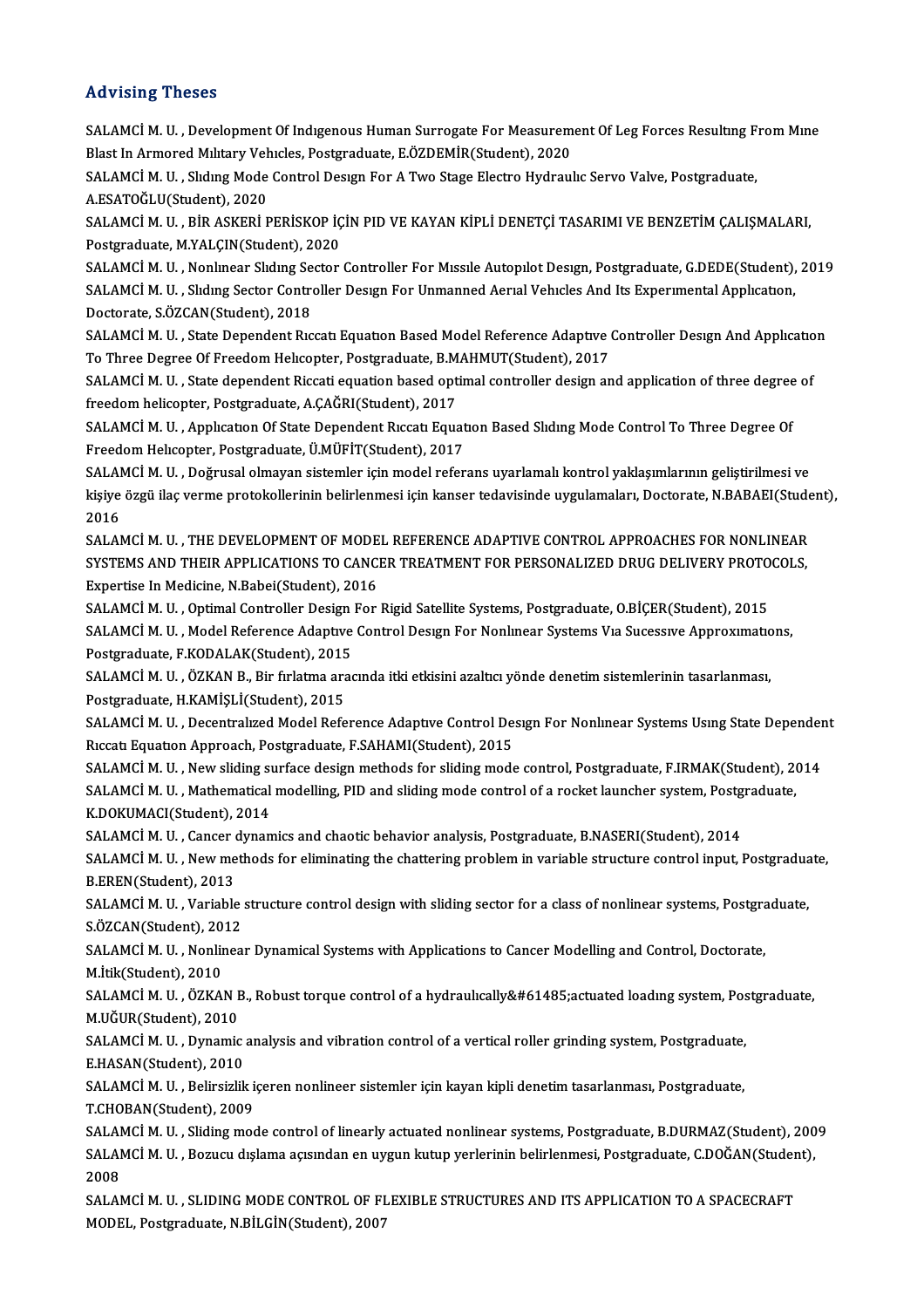SALAMCİ M. U. , Havacılık navigasyonlarında diferansiyel GPS kullanılması üzerine bir uygulama, Postgraduate,<br>H.TOK(Student), 2006 SALAMCİ M. U. , Havacı<br>H.TOK(Student), 2006<br>SALAMCİ M. U., Clasa lı SALAMCİM. U. , Havacılık navigasyonlarında diferansiyel GPS kullanılması üzerine bir uygulama, Postgraduate,<br>H.TOK(Student), 2006<br>SALAMCİM. U. , Glass kokpitli helikopter kazalarının mürettebat kaynak yönetimi eğitimi ile

H.TOK(Student), 2006<br>SALAMCİ M. U. , Glass ko<br>C.İZZET(Student), 2006<br>SALAMCİ M. U. , Doğruss SALAMCİ M. U. , Glass kokpitli helikopter kazalarının mürettebat kaynak yönetimi eğitimi ile azaltılması, Postgraduate<br>C.İZZET(Student), 2006<br>SALAMCİ M. U. , Doğrusal olmayan sistemlerin zamanla değişen doğrusal yüzey kull

C.İZZET(Student), 2006<br>SALAMCİ M. U. , Doğrusal olmayan sistemlerin zamanla değişen doğrusal yüzey kullanılarak kayan kipli kontrolü ve<br>uygulamaları, Postgraduate, B.GÖKBİLEN(Student), 2006 SALAMCİ M. U. , Doğrusal olmayan sistemlerin zamanla değişen doğrusal yüzey kullanılarak kayan kipli kontro<br>uygulamaları, Postgraduate, B.GÖKBİLEN(Student), 2006<br>SALAMCİ M. U. , Köprülü kavşakların çevresel trafik gürültü

uygulamaları, Postgradu<br>SALAMCİ M. U. , Köprülü<br>G.ENER(Student), 2006<br>SALAMCİ M. U. Hava kö SALAMCİM. U. , Köprülü kavşakların çevresel trafik gürültü seviyelerine etkilerinin incelenmesi, Postgraduate,<br>G.ENER(Student), 2006<br>SALAMCİM. U. , Hava körüklü pasif ve yarı-aktif askı sistemlerinin performanslarının teor

G.ENER(Student), 2006<br>SALAMCİ M. U. , Hava körüklü pasif ve yarı-aktif askı sistemlerinin performanslar<br>mekanik askı sistemleriyle karşılaştırılması, Postgraduate, H.BAL(Student), 2006<br>SALAMCİ M. U. , Kayan kipli denetim k mekanik askı sistemleriyle karşılaştırılması, Postgraduate, H.BAL(Student), 2006

SALAMCİ M. U. , Kayan kipli denetim kullanılarak esnek bir kirişin aktif titreşim kontrolü, Postgraduate, M.İTİK(Student),<br>2005

SALAMCİM. U., Mürettebat kaynak yönetiminin hava aracı kazalarına etkisi ve bir uygulama, Postgraduate, N.ŞAHİN(Student),2005 SALAMCİ M. U. , Mürettebat kaynak yönetiminin hava aracı kazalarına etkisi ve bir uygulama, Postgraduate,<br>N.ŞAHİN(Student), 2005<br>SALAMCİ M. U. , Enerji nakil hatlarının ilaçlama uçaklarının kaza ve kırımlarına etkilerinin

N.ŞAHİN(Student), 2005<br>SALAMCİ M. U. , Enerji nakil hatlarının ilaçlama uçaklarının kaz<br>yönelik bir uygulama, Postgraduate, M.UYSAL(Student), 2003<br>SALAMCİ M. U. Jakal alan diferensiyal GBS hassas vaklasması SALAMCİ M. U. , Enerji nakil hatlarının ilaçlama uçaklarının kaza ve kırımlarına etkilerinin incelenmesi ve önlenmesin<br>yönelik bir uygulama, Postgraduate, M.UYSAL(Student), 2003<br>SALAMCİ M. U. , Lokal alan diferensiyel GPS

yönelik bir uygulama, Postgraduate, M.UYSAL(Student), 2003<br>SALAMCİ M. U. , Lokal alan diferensiyel GPS hassas yaklaşması ve gözlem sonrası hesaplama yöntemiyle uygulaması,<br>Postgraduate, R.FARUK(Student), 2003

### Articles Published in Journals That Entered SCI, SSCI and AHCI Indexes

- I. Laser additive manufacturing of Co-Cr alloy and the induced defects thereof Mahmood M.A., Rehman A.U., Lungu M., Pitir F., SALAMCİ M. U., Ristoscu C., Tiseanu I., Mihailescu I.N. Laser additive manufacturing of Co-Cr alloy and the induced defects thereof<br>Mahmood M. A. , Rehman A. U. , Lungu M., Pitir F., SALAMCİ M. U. , Ristoscu C., Tiseanu I., Mihailescu I. N.<br>INTERNATIONAL JOURNAL OF ADVANCED MAN Mahmood M. A. , Rehman A. U. , Lungu M., Pitir F., SALAMCİ M. U. , Ristoscu C., Tiseanu I., Mihailescu I. N.<br>INTERNATIONAL JOURNAL OF ADVANCED MANUFACTURING TECHNOLOGY, 2022 (Journal Indexed in SCI)<br>II. The influence of la
- INTERNATIONAL JOUI<br>The influence of las<br>Cu2O parts in SLM<br><sup>Illiab</sup> A. Ur Bebren A The influence of laser power and scanning spe<br>Cu2O parts in SLM<br>Ullah A., Ur Rehman A., SALAMCİM.U. , Pitir F., Liu T.<br>RAPID PROTOTYPINC JOURNAL 2022 (Journal Indon Cu2O parts in SLM<br>Ullah A., Ur Rehman A., SALAMCİ M. U. , Pitir F., Liu T.<br>RAPID PROTOTYPING JOURNAL, 2022 (Journal Indexed in SCI)

Ullah A., Ur Rehman A., SALAMCİ M. U. , Pitir F., Liu T.<br>RAPID PROTOTYPING JOURNAL, 2022 (Journal Indexed in SCI)<br>III. Advances in Laser Additive Manufacturing of Cobalt-Chromium Alloy Multi-Layer Mesoscopic<br>Analytical Mod RAPID PROTOTYPING JOURNAL, 2022 (Journal Indexed in SCI)<br>Advances in Laser Additive Manufacturing of Cobalt-Chromium Alloy Multi-Layer Mesoscopic<br>Analytical Modelling with Experimental Correlations: From Micro-Dendrite Gra Advances in Laser Additive Manufacturing of Cobalt-Chromium Alloy Multi-Layer Mesoscopic<br>Analytical Modelling with Experimental Correlations: From Micro-Dendrite Grains to Bulk Objects<br>Mahmood M. A. , Ur Rehman A., Ristosc Analytical Modelling with Experimental Correlations: From Micro-Dendrite Grains to Bulk Objects<br>Mahmood M. A. , Ur Rehman A., Ristoscu C., Demir M., Popescu-Pelin G., Pitir F., SALAMCI M. U. , Mihailescu I. N.<br>NANOMATERIAL Mahmood M. A., Ur Rehman A., Ristoscu C., Demir M., Popescu-Pelin G., Pitir F., SALAMCİ M. U., Mihailescu I. N.<br>NANOMATERIALS, vol.12, no.5, 2022 (Journal Indexed in SCI)<br>IV. Influence of Silicon Carbide on Direct Powder B

## NANOMA<br>Influence<br>Alumina<br><sup>IIn Rohmo</sup> Influence of Silicon Carbide on Direct Powder Bed Selective<br>Alumina<br>Ur Rehman A., Saleem M. A. , Liu T., Zhang K., Pitir F., SALAMCİ M. U.<br>MATEPIALS vol 15. no 2.2022 (Journal Indoved in SCI)

Alumina<br>Ur Rehman A., Saleem M. A. , Liu T., Zhang K., Pitir F., SALAMCİ M. U.<br>MATERIALS, vol.15, no.2, 2022 (Journal Indexed in SCI)

### Ur Rehman A., Saleem M. A. , Liu T., Zhang K., Pitir F., SALAMCİ M. U.<br>MATERIALS, vol.15, no.2, 2022 (Journal Indexed in SCI)<br>V. Full-Field Mapping and Flow Quantification of Melt Pool Dynamics in Laser Powder Bed Fusio MATERIA<br>Full-Fiel<br>SS316L<br><sup>Rohman</sup> Full-Field Mapping and Flow Qua<br>SS316L<br>Rehman A.U., Pitir F., SALAMCİM.U.<br>MATEPIALS vol 14 no 21 2021 (Jour SS316L<br>Rehman A. U. , Pitir F., SALAMCİ M. U.<br>MATERIALS, vol.14, no.21, 2021 (Journal Indexed in SCI)<br>Laser Bourler Bed Eusian (LBBE) of In719 and the

Rehman A. U. , Pitir F., SALAMCİ M. U.<br>MATERIALS, vol.14, no.21, 2021 (Journal Indexed in SCI)<br>VI. Laser Powder Bed Fusion (LPBF) of In718 and the Impact of Pre-Heating at 500 and 1000 degrees<br>C. Operande Study MATERIALS, vol.14, no<br>Laser Powder Bed<br>C: Operando Study<br><sup>Lin Rohmon A, Bitin F</sup> Laser Powder Bed Fusion (LPBF)<br>C: Operando Study<br>Ur Rehman A., Pitir F., SALAMCİM. U.<br>MATEPIALS vol 14 no 21 2021 (Jour C: Operando Study<br>Ur Rehman A., Pitir F., SALAMCİ M. U.<br>MATERIALS, vol.14, no.21, 2021 (Journal Indexed in SCI)

- Ur Rehman A., Pitir F., SALAMCİ M. U.<br>MATERIALS, vol.14, no.21, 2021 (Journal Indexed in SCI)<br>VII. Mesoscopic Computational Fluid Dynamics Modelling for the Laser-Melting Deposition of AISI 304<br>Stainless Steel Single Treek MATERIALS, vol.14, no.21, 2021 (Journal Indexed in SCI)<br>Mesoscopic Computational Fluid Dynamics Modelling for the Laser-Melting<br>Stainless Steel Single Tracks with Experimental Correlation: A Novel Study<br>In Rehman A. Mahmoo Mesoscopic Computational Fluid Dynamics Modelling for the Laser-Melting<br>Stainless Steel Single Tracks with Experimental Correlation: A Novel Study<br>Ur Rehman A., Mahmood M. A. , Pitir F., SALAMCİM. U. , Popescu A. C. , Miha Stainless Steel Single Tracks with Experimental Correlation: A Novel Study<br>Ur Rehman A., Mahmood M. A., Pitir F., SALAMCI M. U., Popescu A. C., Mihailescu I. N. METALS, vol.11, no.10, 2021 (Journal Indexed in SCI)
- VIII. Selective Laser Melting of 316L Austenitic Stainless Steel: Detailed Process Understanding Using<br>Multiphysics Simulation and Experimentation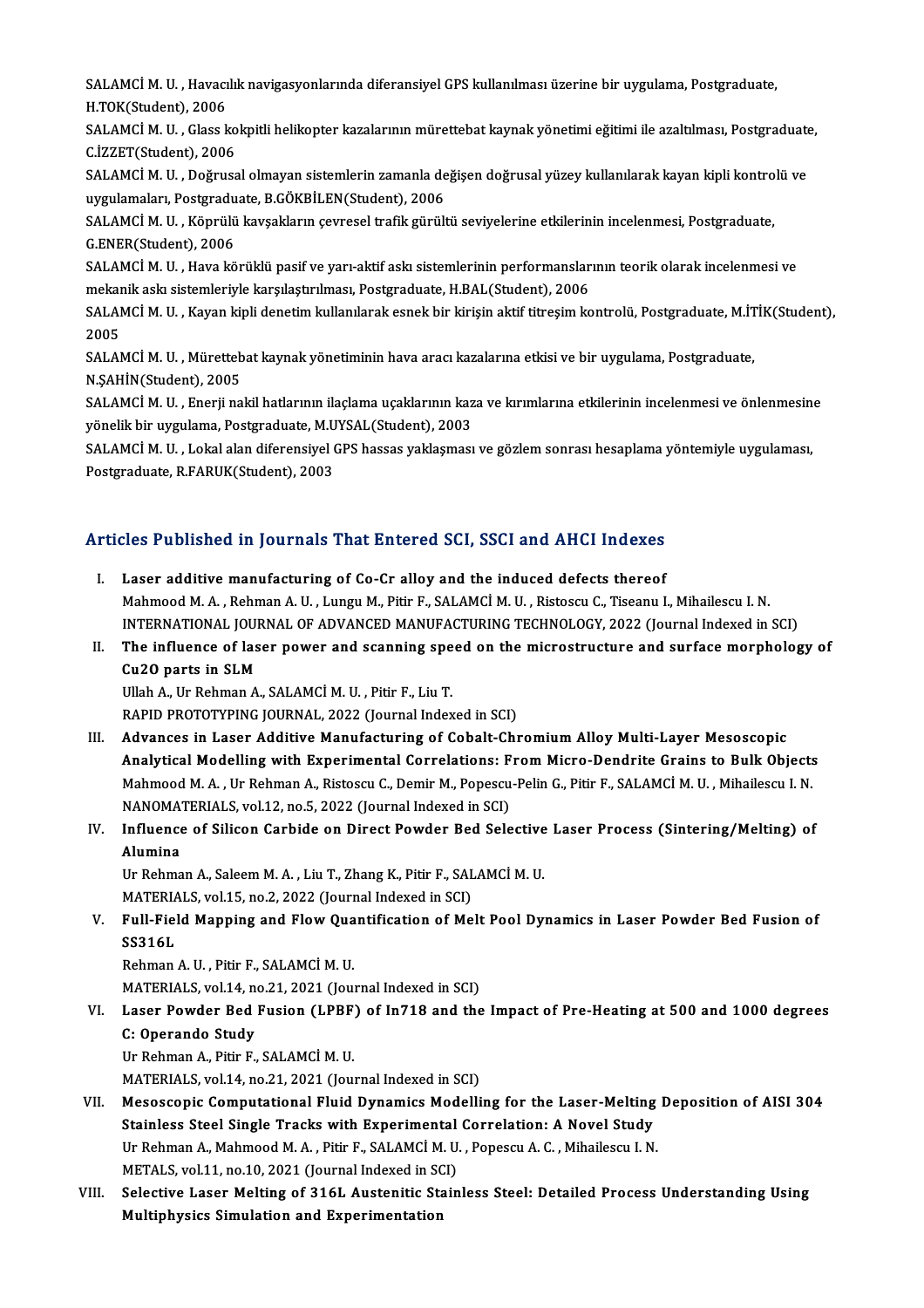Ansari P., Rehman A. U. , Pitir F., Veziroglu S., Mishra Y. K. , Aktas O. C. , SALAMCİ M. U.<br>METALS. vol.11, no.7, 2021 (Journal Indoved in SC) Ansari P., Rehman A. U. , Pitir F., Veziroglu S., Mishra<br>METALS, vol.11, no.7, 2021 (Journal Indexed in SCI)<br>On the selective laser melting based edditive n

METALS, vol.11, no.7, 2021 (Journal Indexed in SCI)<br>IX. On the selective laser melting based additive manufacturing of AlSi10Mg: The process parameter METALS, vol.11, no.7, 2021 (Journal Indexed in SCI)<br>On the selective laser melting based additive manufacturing of AlSi10Mg: T<br>investigation through multiphysics simulation and experimental validation<br>Apeari B, SALAMCI M, On the selective laser<br>investigation through<br>Ansari P., SALAMCİ M. U.<br>JOUPNAL OF ALLOVS AN investigation through multiphysics simulation and experimental validat<br>Ansari P., SALAMCİ M. U.<br>JOURNAL OF ALLOYS AND COMPOUNDS, vol.890, 2021 (Journal Indexed in SCI)<br>Nonlinear sliding sector decisn for multi-innut system

- Ansari P., SALAMCİ M. U.<br>JOURNAL OF ALLOYS AND COMPOUNDS, vol.890, 2021 (Journal Indexed in SCI)<br>X. Nonlinear sliding sector design for multi-input systems with application to helicopter control<br>Qzean S. Salamci M. H. Nalb **JOURNAL OF ALLOYS AND COMPOUNE<br>Nonlinear sliding sector design fo<br>Ozcan S., Salamci M. U. , Nalbantoglu V.<br>INTERNATIONAL JOURNAL OF BORUS** Nonlinear sliding sector design for multi-input systems with application to helicopter control<br>Ozcan S., Salamci M. U. , Nalbantoglu V.<br>INTERNATIONAL JOURNAL OF ROBUST AND NONLINEAR CONTROL, vol.30, pp.2248-2291, 2020 (Jou Ozcan S<br>INTERN<br>in SCI)<br>Multik INTERNATIONAL JOURNAL OF ROBUST AND NONLINEAR CONTROL, vol.30, pp.2248-2291, 2020 (Journal Inde<br>in SCI)<br>XI. Multiloop state-dependent nonlinear time-varying sliding mode control of unmanned small-scale<br>helicenter
- in SCI)<br>Multiloop :<br>helicopter<br>Ozen S. Sol Multiloop state-dependent nonline<br>helicopter<br>Ozcan S., Salamci M. U. , Nalbantoglu V.<br>PROCEEDINCS OF THE INSTITUTION O

helicopter<br>Ozcan S., Salamci M. U. , Nalbantoglu V.<br>PROCEEDINGS OF THE INSTITUTION OF MECHANICAL ENGINEERS PART G-JOURNAL OF AEROSPACE<br>ENGINEERING vol.224, np.595,606,2020 (Journal Indoved in SCI) Ozcan S., Salamci M. U. , Nalbantoglu V.<br>PROCEEDINGS OF THE INSTITUTION OF MECHANICAL ENGINEERS<br>ENGINEERING, vol.234, pp.585-606, 2020 (Journal Indexed in SCI)<br>Mived thereny in cancer treatment for nersenalized drug e. PROCEEDINGS OF THE INSTITUTION OF MECHANICAL ENGINEERS PART G-JOURNAL OF AEROSPACE<br>ENGINEERING, vol.234, pp.585-606, 2020 (Journal Indexed in SCI)<br>XII. Mixed therapy in cancer treatment for personalized drug administration

ENGINEERING, vol.234, pp.585-606, 2020 (Journal Indexed in SCI)<br>Mixed therapy in cancer treatment for personalized drug a<br>adaptive control<br>Babaei N., SALAMCI M. U. Mixed therapy in cancer treatment for personalized drug administration using model reference adaptive control<br>Babaei N., SALAMCİ M. U.<br>EUROPEAN JOURNAL OF CONTROL, vol.50, pp.117-137, 2019 (Journal Indexed in SCI)<br>Analytiaal salution of stability of EC CNTPC sanisal shalls under external nr

Babaei N., SALAMCİ M. U.<br>EUROPEAN JOURNAL OF CONTROL, vol.50, pp.117-137, 2019 (Journal Indexed in SCI)<br>XIII. Analytical solution of stability of FG-CNTRC conical shells under external pressures<br>Sefiyev A. H. Turkaslan B. EUROPEAN JOURNAL OF CONTROL, vol.50, pp.117-137, 2019<br>Analytical solution of stability of FG-CNTRC conical she<br>Sofiyev A. H. , Turkaslan B. E. , Bayramov R. P. , SALAMCİM. U.<br>THIN WALLED STRUCTURES, vol.144, 2019 (Journal Analytical solution of stability of FG-CNTRC conical shells unfortively and the Sofiyev A. H. , Turkaslan B. E. , Bayramov R. P. , SALAMCI M. U.<br>THIN-WALLED STRUCTURES, vol.144, 2019 (Journal Indexed in SCI)<br>An undate algo

- Sofiyev A. H., Turkaslan B. E., Bayramov R. P., SALAMCI M. U.<br>THIN-WALLED STRUCTURES, vol.144, 2019 (Journal Indexed in SCI)<br>XIV. An update algorithm design using moving Region of Attraction for SDRE based control law<br>COPU THIN-WALLED STRUCTURES, vol.144, 2019 (Journa<br>An update algorithm design using moving Reg<br>ÇOPUR E. H. , ARICAN A. Ç. , Ozcan S., SALAMCİM. U.<br>JOUPNAL OF THE ERANKLIN INSTITUTE ENCINEER JOURNAL OF THE FRANKLIN INSTITUTE-ENGINEERING AND APPLIED MATHEMATICS, vol.356, no.15, pp.8388-<br>8413, 2019 (Journal Indexed in SCI) ÇOPUR E.H., ARICAN A.Ç., Ozcan S., SALAMCİ M.U.
- JOURNAL OF THE FRANKLIN INSTITUTE-ENGINEERING AND APPLIED MATHEMATICS, vol.356, no.15, pp.8388-<br>8413, 2019 (Journal Indexed in SCI)<br>XV. Controller design for personalized drug administration in cancer therapy: Successive a 8413, 2019<br>Controller<br>approach<br><sup>Poboci N.S</sup> Controller design for p<br>approach<br>Babaei N., SALAMCİM.U.<br>OPTIMAL CONTROL APPI approach<br>Babaei N., SALAMCİ M. U.<br>OPTIMAL CONTROL APPLICATIONS & METHODS, vol.39, no.2, pp.682-719, 2018 (Journal Indexed in SCI)<br>Model Reference Adentive Sliding Surface Design for Noplinear Systems

## Babaei N., SALAMCI M. U.<br>OPTIMAL CONTROL APPLICATIONS & METHODS, vol.39, no.2, pp.682-719, 2018 (J<br>XVI. Model Reference Adaptive Sliding Surface Design for Nonlinear Systems<br>Kara F., SALAMCI M. U. OPTIMAL CONTROL AP<br>Model Reference Ad:<br>Kara F., SALAMCİM. U.<br>IEEE TRANSACTIONS Q

IEEE TRANSACTIONS ON INDUSTRY APPLICATIONS, vol.54, no.1, pp.611-624, 2018 (Journal Indexed in SCI)

### XVII. Stability and vibration of sandwich cylindrical shells containing a functionally graded material core IEEE TRANSACTIONS ON INDUSTRY APPLICATIONS, vol.54, no.1,<br>Stability and vibration of sandwich cylindrical shells cont<br>with transverse shear stresses and rotary inertia effects<br>Sefiyev A. H. Hui D. Hugeynev S. E. SALAMCLM H Stability and vibration of sandwich cylindrical shells con<br>with transverse shear stresses and rotary inertia effects<br>Sofiyev A. H. , Hui D., Huseynov S. E. , SALAMCİM.U. , Yuan G. Q.<br>PROCEEDINGS OF THE INSTITUTION OF MECHA

with transverse shear stresses and rotary inertia effects<br>Sofiyev A. H. , Hui D., Huseynov S. E. , SALAMCİ M. U. , Yuan G. Q.<br>PROCEEDINGS OF THE INSTITUTION OF MECHANICAL ENGINEERS PART C-JOURNAL OF MECHANICAL<br>ENCINEEPING Sofiyev A. H. , Hui D., Huseynov S. E. , SALAMCİ M. U. , Yuan G. Q.<br>PROCEEDINGS OF THE INSTITUTION OF MECHANICAL ENGINEERS PART C-JOURNAL<br>ENGINEERING SCIENCE, vol.230, no.14, pp.2376-2389, 2016 (Journal Indexed in SCI)<br>Per

## PROCEEDINGS OF THE INSTITUTION OF MECHANICAL ENGINEERS PART C-JOURNAL OF MECHANICAL<br>ENGINEERING SCIENCE, vol.230, no.14, pp.2376-2389, 2016 (Journal Indexed in SCI)<br>XVIII. Personalized drug administration for cancer treatm ENGINEERING SCIENCE, vol.230, no.14, pp.2376-2389, 2016 (Journal Indexed in SCI)<br>XVIII. Personalized drug administration for cancer treatment using Model Reference Adaptive Control<br>Babaei N., SALAMCİM. U. Personalized drug administration for cancer treatment using Model Referenc<br>Babaei N., SALAMCİ M. U.<br>JOURNAL OF THEORETICAL BIOLOGY, vol.371, pp.24-44, 2015 (Journal Indexed in SCI)<br>Sliding mode control for non-linear syste

XIX. Slidingmode control for non-linear systems with adaptive sliding surfaces JOURNAL OF THEORETICAL BIOLOGY, vol.3<br>Sliding mode control for non-linear sy<br>Durmaz B., ÖZGÖREN M. K. , SALAMCİ M. U.<br>TRANSACTIONS OF THE INSTITUTE OF ME/ TRANSACTIONS OF THE INSTITUTE OF MEASUREMENT AND CONTROL, vol.34, no.1, pp.56-90, 2012 (Journal Indexed in SCI) Durmaz B., ÖZGÖREN M. K., SALAMCİ M. U.

### XX. SDRE optimal control of drug administration in cancer treatment ItikM.,SALAMCİM.U. ,Banks S.P. SDRE optimal control of drug administration in cancer treatment<br>Itik M., SALAMCİ M. U. , Banks S. P.<br>TURKISH JOURNAL OF ELECTRICAL ENGINEERING AND COMPUTER SCIENCES, vol.18, no.5, pp.715-729, 2010<br>(Jaunnal Indoved in SCI) Itik M., SALAMCİ M. U. , B<br>TURKISH JOURNAL OF EI<br>(Journal Indexed in SCI)<br>Ontimal santral of dru TURKISH JOURNAL OF ELECTRICAL ENGINEERING AND CO.<br>(Journal Indexed in SCI)<br>XXI. Optimal control of drug therapy in cancer treatment

(Journal Indexed in SCI)<br><mark>Optimal control of drug thera</mark><br>Itik M., SALAMCİ M. U. , Banks S. P.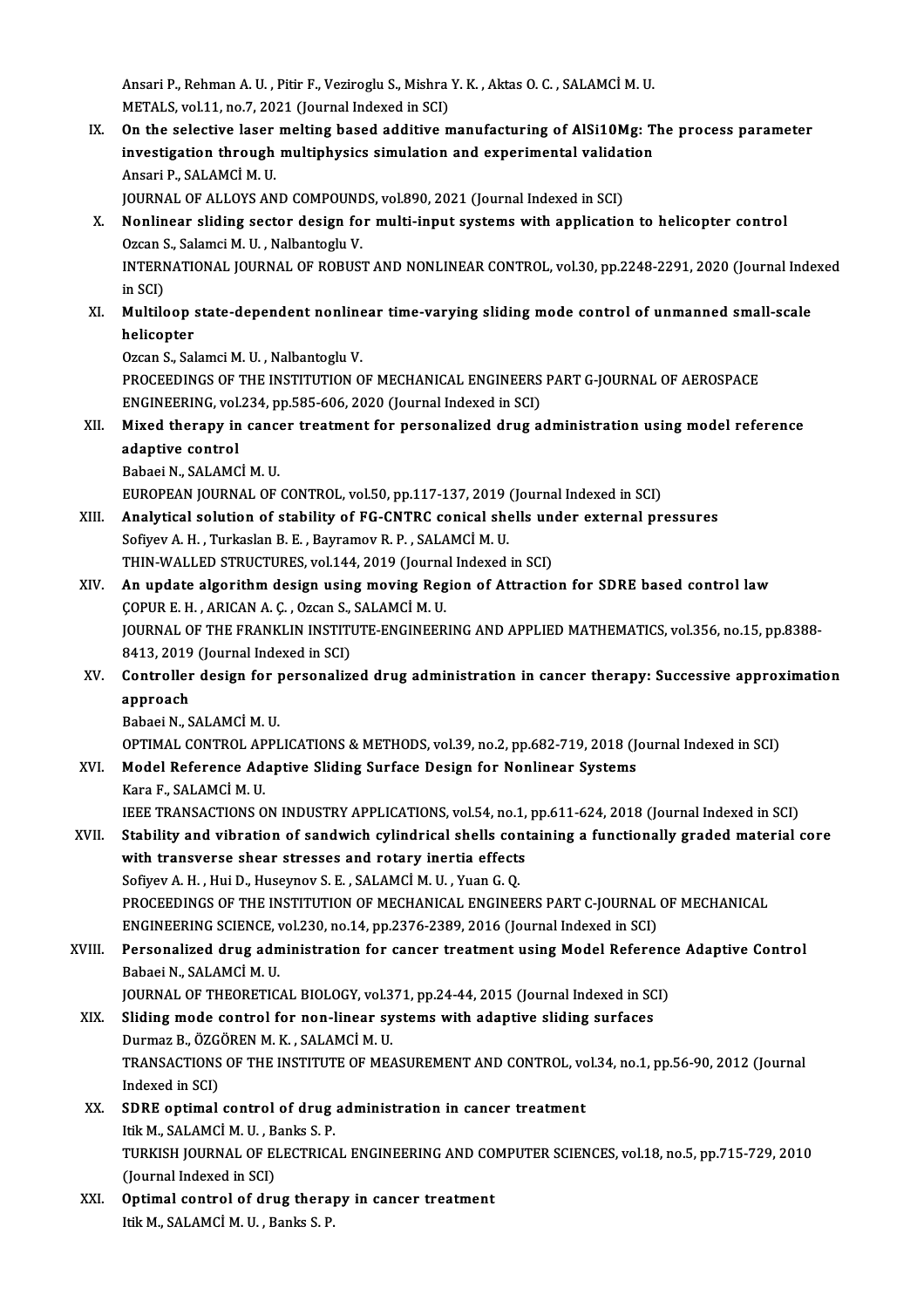NONLINEAR ANALYSIS-THEORY METHODS & APPLICATIONS, vol.71, no.12, 2009 (Journal Indexed in SCI)<br>Active wibration suppression of a flouible structure using aliding mode sentrel

### NONLINEAR ANALYSIS-THEORY METHODS & APPLICATIONS, vol.71, no.12, 2009 (Journa<br>XXII. Active vibration suppression of a flexible structure using sliding mode control NONLINEAR ANALYSI<br>Active vibration sup<br>Itik M., SALAMCİ M. U.<br>IQUPNAL OF MECHAN Active vibration suppression of a flexible structure using sliding mode control<br>Itik M., SALAMCİ M. U.<br>JOURNAL OF MECHANICAL SCIENCE AND TECHNOLOGY, vol.20, no.8, pp.1149-1158, 2006 (Journal Indexed in<br>SCD Itik M<br>JOUR<br>SCI)<br>SHai JOURNAL OF MECHANICAL SCIENCE AND TECHNOLOGY, vol.20, no.8, pp.1149-1158, 2006<br>SCI)<br>XXIII. Sliding mode control with optimal sliding surfaces for missile autopilot design<br>Salamci M. H. Ozgaran M. Banks S.

- SCI)<br>Sliding mode control with optin<br>Salamci M. U. , Ozgoren M., Banks S.<br>JOUPMAL OF CUIDANCE CONTROL Salamci M. U. , Ozgoren M., Banks S.<br>JOURNAL OF GUIDANCE CONTROL AND DYNAMICS, vol.23, no.4, pp.719-727, 2000 (Journal Indexed in SCI) Salamci M. U., Ozgoren M., Banks S.<br>JOURNAL OF GUIDANCE CONTROL AND DYNAMICS, vol.23, no.4, pp.719-727, 20<br>XXIV. Non-local stabilization of nonlinear systems using switching manifolds<br>Panks S. Salamsi M. U. McCoffroy D.
- **JOURNAL OF GUIDANCE CONTROL A<br>Non-local stabilization of nonline<br>Banks S., Salamci M. U. , McCaffrey D.**<br>INTERNATIONAL JOURNAL OF SYSTE Banks S., Salamci M. U. , McCaffrey D.<br>INTERNATIONAL JOURNAL OF SYSTEMS SCIENCE, vol.31, no.2, pp.243-254, 2000 (Journal Indexed in SCI)

### Articles Published in Other Journals

Tticles Published in Other Journals<br>I. PRECISE CONTROL OF AN ELECTROMECHANICALLY-ACTUATED LAUNCHER UNDER PARAMETER<br>UNCERTAINTY THE PRECISE CONTINUES<br>PRECISE CONTINUNCERTAINTY<br>VAMISLI HUSAL PRECISE CONTROL OF AN ELECTR<br>UNCERTAINTY<br>KAMİŞLİ H., SALAMCİ M. U. , ÖZKAN B.<br>ANADOLU UNIVERSITY JOURNAL OF S

UNCERTAINTY<br>KAMİŞLİ H., SALAMCİ M. U. , ÖZKAN B.<br>ANADOLU UNIVERSITY JOURNAL OF SCIENCE AND TECHNOLOGY A - Applied Sciences and Engineering, vol.18,<br>PR.4, PR.788,803, 2017 (Other Refereed National Journals). KAMİŞLİ H., SALAMCİ M. U. , ÖZKAN B.<br>ANADOLU UNIVERSITY JOURNAL OF SCIENCE AND TECHNO<br>no.4, pp.788-803, 2017 (Other Refereed National Journals)<br>Controller Designs for Nonlinear Systems with Annli ANADOLU UNIVERSITY JOURNAL OF SCIENCE AND TECHNOLOGY A - Applied Sciences and Engine<br>no.4, pp.788-803, 2017 (Other Refereed National Journals)<br>II. Controller Designs for Nonlinear Systems with Application to 3 DOF Helicopt

no.4, pp.788-803, 2017 (Other Refereed National Journals)<br>Controller Designs for Nonlinear Systems with Application<br>KOCAGİL B. M. , ARICAN A. Ç. , Güzey Ü. M. , Özcan S., SALAMCİ M. U.<br>Cari University Journal of Science Pa Controller Designs for Nonlinear Systems with Application to 3 DOF Helicopter Model<br>KOCAGİL B. M. , ARICAN A. Ç. , Güzey Ü. M. , Özcan S., SALAMCİ M. U.<br>Gazi University Journal of Science Part A: Engineering and Innovation KOCAGİL B. M. , AR<br>Gazi University Jou<br>National Journals)

# National Journals)<br>Books & Book Chapters

I. Doğrusal Olmayan Titreşim

sə & Bəəsif əl<br>Doğrusal Olm<br>SALAMCİ M. U.<br>in: Məkanik Tit Doğrusal Olmayan Titreşim<br>SALAMCİ M. U.<br>in: Mekanik Titreşimler, Yaşar Pala, Editor, Nobel Akademik Yayıncılık Eğitim Danışmanlık Tic. Ltd. Şti, Ankara,<br>nn 1936-1111-2017 SALAMCİ M. U.<br>in: Mekanik Titreşimle<br>pp.1036-1111, 2017

# pp.1036-1111, 2017<br>Refereed Congress / Symposium Publications in Proceedings

- efereed Congress / Symposium Publications in Proceedings<br>I. A Modified SDRE-based Sub-optimal Hypersurface Design in SMC<br>Organ S. Conur E. H. ABICAN A.C. SALAMCIA H. A Modified SDRE-based Sub-optimal Hypersu<br>Ozcan S., Copur E. H., ARICAN A. Ç., SALAMCİM.U.<br>21st IEAC World Congress on Automatis Control. 1. A Modified SDRE-based Sub-optimal Hypersurface Design in SMC<br>Ozcan S., Copur E. H. , ARICAN A. Ç. , SALAMCİ M. U.<br>21st IFAC World Congress on Automatic Control - Meeting Societal Challenges, ELECTR NETWORK, 11 - 17 July Ozcan S., Copur E. H. , ARICA<br>21st IFAC World Congress o<br>2020, vol.53, pp.6250-6255<br>Controller Design for a N 21st IFAC World Congress on Automatic Control - Meeting Societal Challenges, ELECTR NETWORK, 11 -<br>2020, vol.53, pp.6250-6255<br>II. Controller Design for a Nonlinear 3 DOF Helicopter Model Using Adaptive Sliding Surfaces<br>Kara
- 2020, vol.53, pp.6250-6<br>Controller Design fo<br>Kara F., SALAMCİM. U.<br>27th International Cont Controller Design for a Nonlinear 3 DOF Helicopter Model Using Adaptive Sliding Surfaces<br>Kara F., SALAMCİ M. U.<br>27th International Conference on Information, Communication and Automation Technologies (ICAT), Sarajevo,<br>Besn Kara F., SALAMCİ M. U.<br>27th International Conference on Information, (<br>Bosnia And Herzegovina, 10 - 13 October 2019<br>Eunoniment of Sliding Mode Control with N
- 27th International Conference on Information, Communication and Automation Technologies (ICAT), Sarajevo,<br>Bosnia And Herzegovina, 10 13 October 2019<br>III. Experiment of Sliding Mode Control with Nonlinear Sliding Surface Bosnia<br><mark>Experi</mark><br>Model Experiment of Sliding Mode Control with Nonlinear Sliding Surface Des<br>Model<br>Guzey U.M. , ÇOPUR E.H. , Ozcan S., ARICAN A. Ç. , KOCAGİL B.M. , SALAMCİ M. U.<br>27th International Conference on Information Communication and Aut

27th International Conference on Information, Communication and Automation Technologies (ICAT), Sarajevo,<br>Bosnia And Herzegovina, 10 - 13 October 2019 Guzey U. M. , ÇOPUR E. H. , Ozcan S., ARICAN A. Ç<br>27th International Conference on Information, (<br>Bosnia And Herzegovina, 10 - 13 October 2019<br>Adantive Control of a <sup>3</sup> DeF Helicenter wi

IV. Adaptive Control of a 3 DoF Helicopter with Linear and Nonlinear Reference Models KOCAGİL B. M., Ozcan S., ARICAN A. Ç., Guzey U. M., ÇOPUR E. H., SALAMCİ M. U.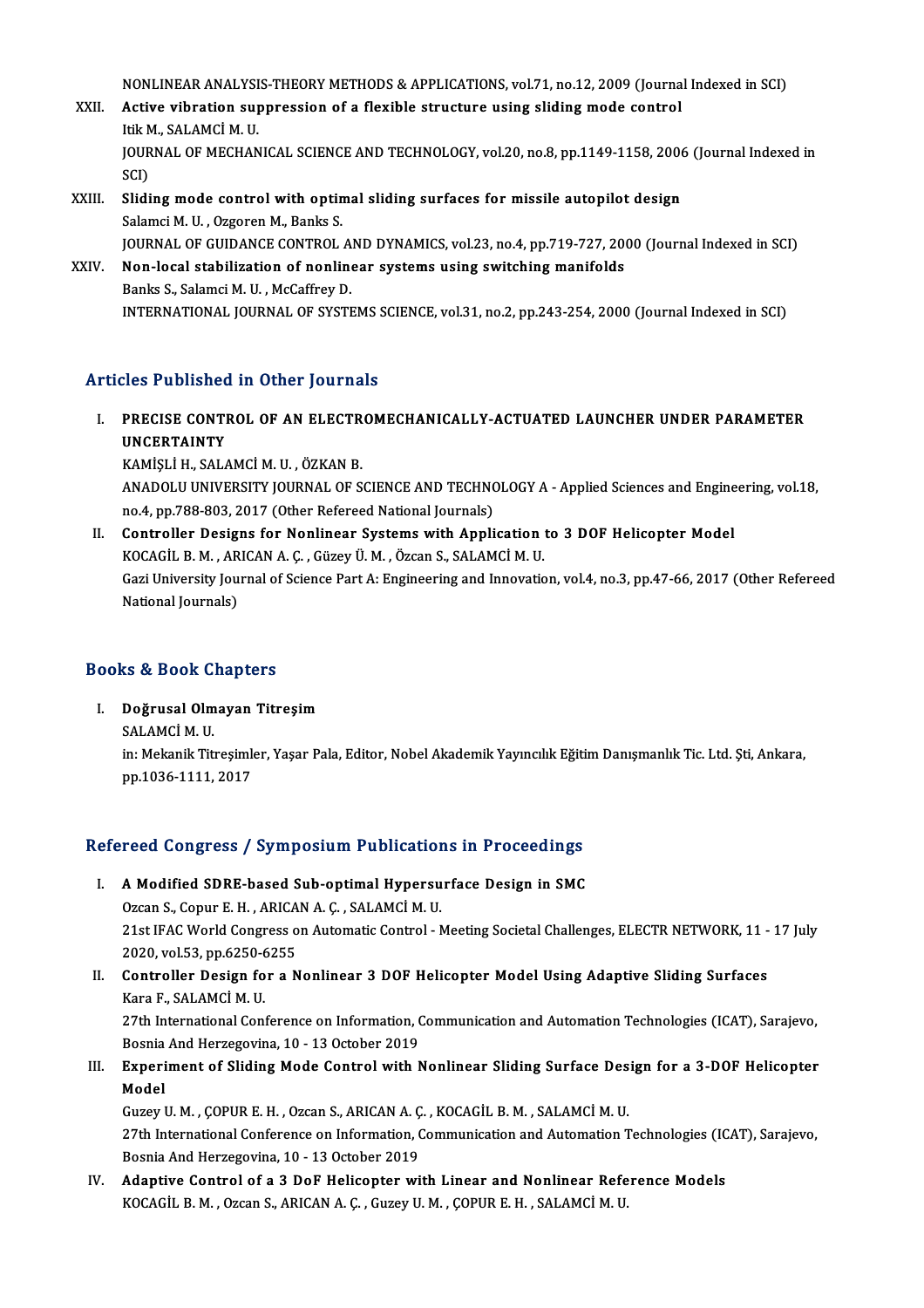6th International Conference on Control Engineering and Information Technology (CEIT), İstanbul, Turkey, 25 - 27<br>Ostaber 2019 6th Internation<br>October 2018<br>MRAC of e <sup>2</sup>

6th International Conference on Control Engineering and Information<br>October 2018<br>V. MRAC of a 3-DoF Helicopter with Nonlinear Reference Model<br>VOCACU P.M. OTGOR S. ARICANA C. GUIGAL M. CORUP E.H. SAL October 2018<br>V. MRAC of a 3-DoF Helicopter with Nonlinear Reference Model<br>KOCAGİL B. M. , Ozcan S., ARICAN A. Ç. , Guzey U. M. , ÇOPUR E. H. , SALAMCİ M. U. MRAC of a 3-DoF Helicopter with Nonlinear Reference Model<br>KOCAGİL B. M. , Ozcan S., ARICAN A. Ç. , Guzey U. M. , ÇOPUR E. H. , SALAMCİ M. U.<br>26th Mediterranean Conference on Control and Automation (MED), Zadar, Croatia, 19 KOCAGİL B. M. , Ozcan S., ARICAN A. Ç. , Guzey U. M. , ÇOPUR E. H. , SALAMCİ M. U.<br>26th Mediterranean Conference on Control and Automation (MED), Zadar, Croatia, 19 - 22 June 2018, pp.278<br>VI. Effect of Delay of Immune Syst 26th Mediterranean Conferen<br>Effect of Delay of Immune<br>Soufiani B.N., SALAMCİM.U.<br>26th Mediterranean Conferen Effect of Delay of Immune System Response in Cancer Dynamics: Bifurcation and Chaos Analysis<br>Soufiani B. N. , SALAMCİ M. U.<br>26th Mediterranean Conference on Control and Automation (MED), Zadar, Croatia, 19 - 22 June 2018, Soufiani B. N., SALAMCI M. U.<br>26th Mediterranean Conference on Control and Automation (MED), Zadar, Croati<br>VII. Linear and Nonlinear Optimal Controller Design for a 3 DOF Helicopter<br>ABICAN A. C. Ozsan S. KOCACU B. M. Gusay 26th Mediterranean Conference on Control and Automation (MED), Zadar, Croat<br>Linear and Nonlinear Optimal Controller Design for a 3 DOF Helicopter<br>ARICAN A. Ç. , Ozcan S., KOCAGİL B. M. , Guzey U. M. , ÇOPUR E. H. , SALAMCİ Linear and Nonlinear Optimal Controller Design for a 3 DOF Helicopter<br>ARICAN A. Ç. , Ozcan S., KOCAGİL B. M. , Guzey U. M. , ÇOPUR E. H. , SALAMCİ M. U.<br>19th International Carpathian Control Conference (ICCC), Szilvasvarad ARICAN A. Ç. , Ozcan S., KOCAGİL B. M. , Guzey U. M. , ÇOPUR E. H. , SALAMCİ M. U.<br>19th International Carpathian Control Conference (ICCC), Szilvasvarad, Hungary, 28 - 31 May 2018, pp.185-190<br>19th VIII. Sliding Mode Contro 19th International Carpathian Control<br>Sliding Mode Control of an Electr<br>KAMİŞLİ H., ÖZKAN B., SALAMCİ M. U.<br>2017 International Conference on Me Sliding Mode Control of an Electromechanically-Actuated Launcher by Diminishing the Thrust Ef<br>KAMİŞLİ H., ÖZKAN B., SALAMCİ M. U.<br>2017 International Conference on Mechanical, System and Control Engineering (ICMSC 2017), St KAMİŞLİ H., ÖZKAN B., SALAM<br>2017 International Conferenc<br>Russia, 19 - 21 October 2017<br>Sliding Mode Control of ar 2017 International Conference on Mechanical, System and Control Engineering (ICMSC 2017), St. Petersburg,<br>Russia, 19 - 21 October 2017<br>IX. Sliding Mode Control of an Electromechanically-Actuated Launcher by Diminishing the Russia, 19 - 21 October 2017<br>Sliding Mode Control of an Elec<br>Kamisli H., Ozkan B., SALAMCİM. U.<br>International Conference en Mecha Sliding Mode Control of an Electromechanically-Actuated Launcher by Diminishing the Thrust Effect<br>Kamisli H., Ozkan B., SALAMCİ M. U.<br>International Conference on Mechanical, System and Control Engineering (ICMSC), St Peter Kamisli H., Ozkan B., SA<br>International Conference<br>May 2017, pp.155-159<br>Chaotia bahayion in I International Conference on Mechanical, System and Control<br>May 2017, pp.155-159<br>X. Chaotic behavior in virotherapy for cancer treatment<br>Soufani B.N., SALAMCLM, H. May 2017, pp.155-159<br>X. Chaotic behavior in virotherapy for cancer treatment<br>Soufiani B.N. , SALAMCİM. U. Chaotic behavior in virotherapy for cancer treatment<br>Soufiani B. N. , SALAMCİ M. U.<br>XXVI International Conference on Information, Communication and Automation Technologies (ICAT), Sarajevo,<br>Posnia And Herregovina. 26 - 29 Soufiani B. N. , SALAMCİ M. U.<br>XXVI International Conference on Information, (<br>Bosnia And Herzegovina, 26 - 28 October 2017<br>Drug Administration in Consor Treatment XXVI International Conference on Information, Communication and Automation Technologies (ICAT), Sarajevo,<br>Bosnia And Herzegovina, 26 - 28 October 2017<br>XI. Drug Administration in Cancer Treatment via Optimal Nonlinear State Bosnia And Herzegovin<br>Drug Administration<br>Unal C., SALAMCİM. U.<br>20th World Congress e Drug Administration in Cancer Treatment via Optimal Nonlinear State Feedback Gain Matrix Design<br>Unal C., SALAMCİ M. U.<br>20th World Congress of the International-Federation-of-Automatic-Control (IFAC), Toulouse, France, 9 - Unal C., SALAMCİ M. U.<br>20th World Congress of the International-Federation-of-Automatic-Control (IFAC), Toulouse, France, 9 - 14 July<br>2017, vol.50, pp.9979-9984

- XII. Suboptimal Control of a 3 DOF Helicopter with State Dependent Riccati Equations 2017, vol.50, pp.9979-9984<br>Suboptimal Control of a 3 DOF Helicopter with State Depen<br>ARICAN A. Ç. , Ozcan S., Guzey U. M. , KOCAGİL B. M. , SALAMCİM. U.<br>XXII International Conference en Information Communication and XXVI International Conference on Information, Communication and Automation Technologies (ICAT), Sarajevo,<br>Bosnia And Herzegovina, 26 - 28 October 2017 ARICAN A. Ç. , Ozcan S., Guzey U. M. , KOCAGİL B.<br>XXVI International Conference on Information, (<br>Bosnia And Herzegovina, 26 - 28 October 2017<br>ADARTIVE CONTROL DESICN EOR NONLIN XXVI International Conference on Information, Communication and Automation Technologies (ICAT), Sar<br>Bosnia And Herzegovina, 26 - 28 October 2017<br>XIII. ADAPTIVE CONTROL DESIGN FOR NONLINEAR SYSTEMS VIA SUCCESSIVE APPROXIMAT
- Bosnia And Herzegovina, 26 28 October<br>ADAPTIVE CONTROL DESIGN FOR NO<br>Babaei N., SALAMCİ M. U. , Karakurt A. H.<br>10th ASME Annual Dimamia Systems and 10th ASME Annual Dynamic Systems and Control Conference, Virginia, United States Of America, 11 - 13 October 2017 Babaei N., SALAMCİ M. U., Karakurt A. H. 10th ASME Annual Dynamic Systems and Control Conference, Virginia, United States Of America, 11 - 13 Oc<br>2017<br>XIV. Parametre Belirsizliği Altında Elektromekanik Eyletimli Bir Fırlatma Aracının Hassas Denetimi<br>XAMELLU SALAMC
- 2017<br>Parametre Belirsizliği Altında Elek<br>KAMİŞLİ H., SALAMCİ M. U. , ÖZKAN B.<br>TOK2016 Otomatik Kontrol Ulusal Ten Parametre Belirsizliği Altında Elektromekanik Eyletimli Bir Fırlatma Aracının Hassas Denetimi<br>KAMİŞLİ H., SALAMCİ M. U. , ÖZKAN B.<br>TOK2016-Otomatik Kontrol Ulusal Toplantısı, Eskişehir, Turkey, 29 September - 01 October 20

KAMİŞLİ H., SALAMCİ M. U. , ÖZKAN B.<br>TOK2016-Otomatik Kontrol Ulusal Toplantısı, Eskişehir, Turkey, 29 September - 01 October 2016, pp.779-7<br>XV. State Dependent Riccati Equation Based Model Reference Adaptive Stabiliza TOK2016-Otomatik Kontrol Ulusal Toplantısı, Eskişeh<br>State Dependent Riccati Equation Based Model<br>Systems with Application to Cancer Treatment<br>Pebeci N. SALAMCİM U XV. State Dependent Riccati Equation Based Model Reference Adaptive Stabilization of Nonlinear<br>Systems with Application to Cancer Treatment<br>Babaei N., SALAMCİM. U. IFAC2014WorldCongress,Cape-Town,SouthAfrica,24 -29August2014,vol.47,pp.1296-1301

### Babaei N., SALAMCİ M. U.<br>IFAC 2014 World Congress, Cape-Town, South Africa, 24 - 29 August 201<br>XVI. Dynamic Modeling of an Electromechanically-Actuated Launcher<br>Kamieli H. SALAMCİ M. U. Orkan B IFAC 2014 World Congress, Cape-To<br>Dynamic Modeling of an Electro<br>Kamisli H., SALAMCİM. U. , Ozkan B.<br>17th IEEE International Carnathian 17th IEEE International Carpathian Control Conference (ICCC), Tatranska Lomnica, Slovakia, 29 May - 01 June Kamisli H., SALAMCİ M. U., Ozkan B. 17th IEEE International Carpathian Control Conference (ICCC), Tatranska Lomnica, Slovakia, 29 May - 01 June<br>2016, pp.303-307<br>XVII. Design of a Cascaded Control System for an Electromechanically-Actuated Launcher to Reduce

2016, pp.303-307<br>Design of a Cascaded Control S:<br>Thrust Effect<br>Kamisli H., Ozkan B., SALAMCİ M. U. Design of a Cascaded Control S<br>Thrust Effect<br>Kamisli H., Ozkan B., SALAMCİ M. U.<br>17th IEEE International Carnethian

Thrust Effect<br>Kamisli H., Ozkan B., SALAMCİ M. U.<br>17th IEEE International Carpathian Control Conference (ICCC), Tatranska Lomnica, Slovakia, 29 May - 01 June<br>2016. pp.208.212 Kamisli H., Ozkan<br>17th IEEE Interna<br>2016, pp.308-313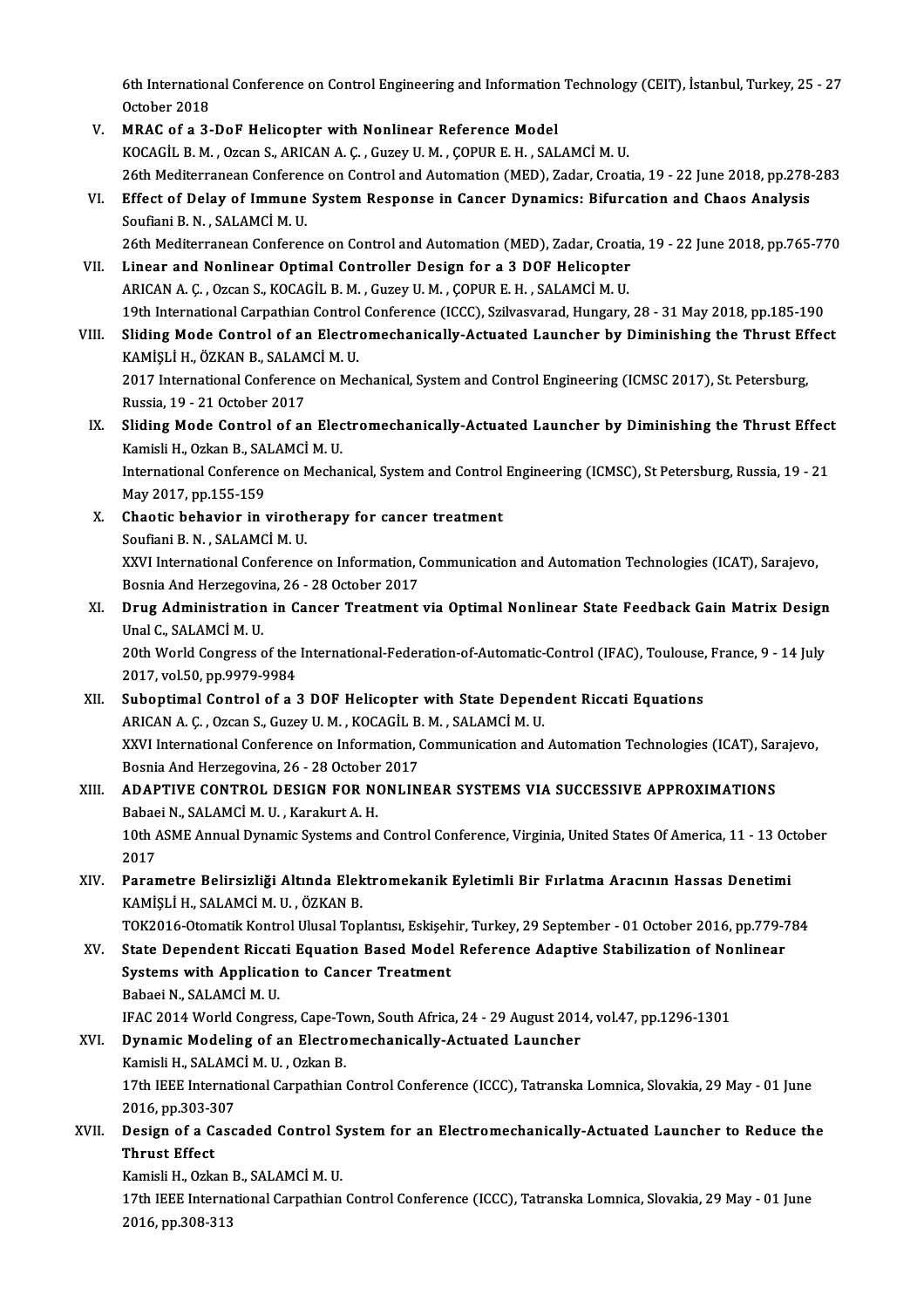| XVIII.  | Decentralized Model Reference Adaptive Control Design for Nonlinear Systems; Application to<br><b>Cancer Treatment</b>                                                        |
|---------|-------------------------------------------------------------------------------------------------------------------------------------------------------------------------------|
|         | Sahami F., SALAMCİ M. U.                                                                                                                                                      |
|         | 17th IEEE International Carpathian Control Conference (ICCC), Tatranska Lomnica, Slovakia, 29 May - 01 June                                                                   |
|         | 2016, pp.635-640                                                                                                                                                              |
| XIX.    | State Dependent Riccati Equation Based Sliding Mode Control For Nonlinear Systems With                                                                                        |
|         | <b>Mismatched Uncertainities</b>                                                                                                                                              |
|         | BİÇER O., SALAMCİ M. U., Kodalak F.                                                                                                                                           |
|         | 17th IEEE International Carpathian Control Conference (ICCC), Tatranska Lomnica, Slovakia, 29 May - 01 June                                                                   |
|         | 2016, pp 54-59                                                                                                                                                                |
| XX.     | Model Reference Adaptive Control Design For Helicopters Using Gain Scheduled Reference Models                                                                                 |
|         | Ertugrul T., ADLI M. A., SALAMCİ M. U.                                                                                                                                        |
|         | 17th IEEE International Carpathian Control Conference (ICCC), Tatranska Lomnica, Slovakia, 29 May - 01 June                                                                   |
|         | 2016, pp 182-187                                                                                                                                                              |
| XXI.    | State Dependent Riccati Equation controlled drug delivery for mixed therapy of cancer treatment                                                                               |
|         | Babaei N., SALAMCİ M. U., Çimen T.                                                                                                                                            |
|         | 16th IFAC Workshop on Control Applications of Optimization CAO'2015, 6 - 09 October 2015, vol.48, pp.265-270                                                                  |
| XXII.   | Successive Approximations of Model Reference Adaptive Control Design for Nonlinear Systems                                                                                    |
|         | KODALAK F., SALAMCİ M. U.                                                                                                                                                     |
| XXIII.  | 16th IFAC Workshop on Control Applications of Optimization CAO'2015, 6 - 09 October 2015, vol.48, pp.248-253                                                                  |
|         | Elektromekanik Eyletimli Bir Fırlatma Sisteminin İtki Etkisini En Aza İndirgeyecek Şekilde Denetimi<br>KAMİŞLİ H., SALAMCİ M. U., ÖZKAN B.                                    |
|         | TOK2015-Otomatik Kontrol Ulusal Toplantisi, Denizli, Turkey, 10 - 12 September 2015, pp.1080-1085                                                                             |
| XXIV.   | Decentralized Model Reference Adaptive Control Design for Nonlinear Systems; State Dependent                                                                                  |
|         | Riccati Equation Approach                                                                                                                                                     |
|         | Sahami F., SALAMCİ M. U.                                                                                                                                                      |
|         | 2015 16th International Carpathian Control Conference (ICCC), Szilvasvarad, Hungary, 27 - 30 May 2015, pp.437-                                                                |
|         | 442                                                                                                                                                                           |
| XXV.    | Model Reference Adaptive Control Design for Nonlinear Systems using Linear Time Varying                                                                                       |
|         | Approximations                                                                                                                                                                |
|         | Kodalak F., SALAMCİ M. U.                                                                                                                                                     |
|         | 16th International Carpathian Control Conference (ICCC), Miskolc, Hungary, 27 - 30 May 2015, pp.202-207                                                                       |
| XXVI.   | Model Reference Adaptive Control for MIMO Nonlinear Systems by using Linear Time Varying                                                                                      |
|         | Approximation                                                                                                                                                                 |
|         | Babaei N., SALAMCİ M. U.                                                                                                                                                      |
| XXVII.  | 16th International Carpathian Control Conference (ICCC), Miskolc, Hungary, 27 - 30 May 2015, pp.7-12<br>Model Reference Adaptive Sliding Surface Design for Nonlinear Systems |
|         | Kara F., SALAMCİ M. U.                                                                                                                                                        |
|         | 2015 16th International Carpathian Control Conference (ICCC), Szilvasvarad, Hungary, 27 - 30 May 2015, pp.190-                                                                |
|         | 195                                                                                                                                                                           |
| XXVIII. | Implementation of the Sliding Mode Control with Constant and Varying Sliding Surfaces to a                                                                                    |
|         | Hydraulically-Actuated Fin Loading System                                                                                                                                     |
|         | ÖZAKALIN M. U., SALAMCİ M. U., ÖZKAN B.                                                                                                                                       |
|         | 19th IFAC World Congress, Cape-Town, South Africa, 24 August - 29 April 2014, vol.47, pp.10920-10925                                                                          |
| XXIX.   | Determination of Optimal Feedback Gain Matrix for a Class of Nonlinear Systems                                                                                                |
|         | Bilgin N, SALAMCİ M U                                                                                                                                                         |
|         | 15th International Carpathian Control Conference (ICCC), Velke Karlovice, Czech Republic, 28 - 30 May 2014,                                                                   |
|         | pp 46-51                                                                                                                                                                      |
| XXX.    | VIBRATION ANALYSIS OF A VERTICAL ROLLER MILL: MODELING AND VALIDATION                                                                                                         |
|         | Copur E. H., SALAMCİ M. U., Gulbeyaz S.                                                                                                                                       |
|         | 12th ASME Biennial Conference on Engineering Systems Design and Analysis (ESDA2014), Copenhagen, Denmark,                                                                     |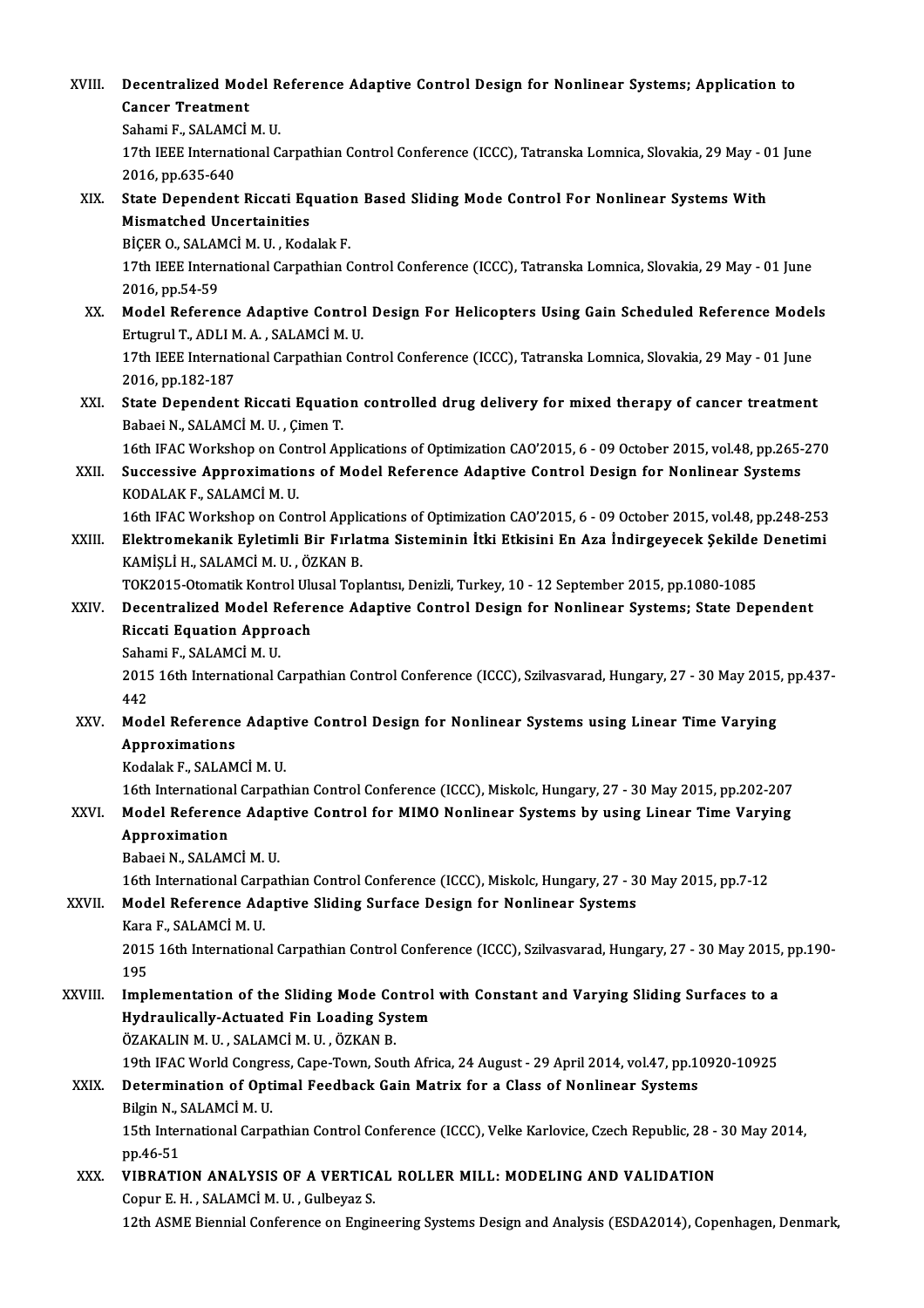|              | 25 - 27 June 2014                                                                                                                           |
|--------------|---------------------------------------------------------------------------------------------------------------------------------------------|
| XXXI.        | SLIDING MODE CONTROL DESIGN FOR NONLINEAR SYSTEMS WITHOUT REACHING PHASE AND ITS                                                            |
|              | APPLICATIONS TO A FLEXIBLE SPACECRAFT                                                                                                       |
|              | Bilgin N., SALAMCİ M. U.                                                                                                                    |
|              | 12th ASME Biennial Conference on Engineering Systems Design and Analysis (ESDA2014), Copenhagen, Denmark,                                   |
|              | 25 - 27 June 2014                                                                                                                           |
| XXXII.       | Modeling, PID Control and Simulation of a Rocket Launcher System                                                                            |
|              | Dokumaci K., Aydemir M. T., SALAMCİ M. U.                                                                                                   |
|              | 16th International Power Electronics and Motion Control Conference and Exposition (PEMC), Antalya, Turkey, 21-                              |
|              | 24 September 2014, pp 1283-1288                                                                                                             |
| XXXIII.      | State Dependent Riccati Equation Based MRAC Design for Nonlinear Systems                                                                    |
|              | Babaei N., SALAMCİ M. U.                                                                                                                    |
|              | International Conference on Information, Communication and Automation Technologies (ICAT), SARAYBOSNA,                                      |
|              | Bosnia And Herzegovina, 29 October - 01 November 2013                                                                                       |
| <b>XXXIV</b> | State Dependent Sliding Sectors For Nonlinear Systems With Nonlinear Sliding Surfaces                                                       |
|              | Ozcan S., SALAMCİM. U., Birinci B. E.                                                                                                       |
|              | American Control Conference (ACC), Washington, Kiribati, 17 - 19 June 2013, pp.5754-5759                                                    |
| XXXV.        | State Dependent Riccati Equation Based Model Reference Adaptive Control Design for Nonlinear                                                |
|              | Systems                                                                                                                                     |
|              | Babaei N., SALAMCİ M. U.                                                                                                                    |
|              | 24th International Conference on Information, Communication and Automation Technologies (ICAT), Sarajevo,                                   |
|              | Bosnia And Herzegovina, 30 October - 01 November 2013                                                                                       |
| XXXVI.       | Controller Design for Nonlinear Systems for Shaping the Transient Response                                                                  |
|              | Ünal C., SALAMCİ M. U., Özgören M. K.                                                                                                       |
|              | 9th European Workshop on Advanced Control and Diagnosis, Budapest, Hungary, 17 - 18 November 2011                                           |
| XXXVII.      | Dynamic Modelling and Vibration Analysis of a Vertical Roller Mill                                                                          |
|              | Çopur E.H., SALAMCİM. U., KARAÇAY T., TOKA E.                                                                                               |
| XXXVIII.     | ISAAM&MIT 2011, Baku, Azerbaijan, 22 - 23 September 2011                                                                                    |
|              | Sabit ve Değişken Kayma Yüzeyli Kayan Kipli Denetim Yönteminin Hidrolik Eyletimli Bir Kanat<br>Yükleme Cihazına Deneysel Olarak Uygulanması |
|              | ÖZAKALIN M. U., SALAMCİ M. U., ÖZKAN B.                                                                                                     |
|              | TOK2011-Otomatik Kontrol Ulusal Toplantısı, İzmir, Turkey, 14 - 16 September 2011, pp.139-144                                               |
| <b>XXXIX</b> | Hidrolik Eyletimli Bir Yük Uygulama Sisteminin Sistem Tanımlama Yöntemi ile Dinamik Modelinin                                               |
|              | <b>Cikarilmasi</b>                                                                                                                          |
|              | ÖZAKALIN M. U., SALAMCİ M. U., ÖZKAN B.                                                                                                     |
|              | 15. Ulusal Makina Teorisi Sempozyumu, Niğde, Turkey, 16 - 18 June 2011, pp.311-318                                                          |
| XL.          | Vibration Characteristics of a Vertical Roller Mill                                                                                         |
|              | Copur E. H., SALAMCİM. U., KARAÇAY T., TOKA E.                                                                                              |
|              | Int. Symp. of Mechanism and Machine Theory, İzmir, Turkey, 5 - 08 October 2010                                                              |
| XLI.         | Hidrolik Eyletimli Kanat Yükleme Cihazının Kayan Kipli Denetleyici ile Tork Denetimi                                                        |
|              | ÖZAKALIN M. U., SALAMCİ M. U., ÖZKAN B.                                                                                                     |
|              | TOK2010-Otomatik Kontrol Ulusal Toplantisi, Kocaeli, Turkey, 21 - 23 September 2010, vol.1, pp.193-198                                      |
| XLII.        | SDRE missile autopilot design using sliding mode control with moving sliding surfaces                                                       |
|              | SALAMCİM U., Gökbilen B.                                                                                                                    |
|              | 17th IFAC Symposium on Automatic Control in Aerospace, France, 26 - 30 June 2007, vol.40, pp.768-773                                        |
| XLIII.       | Vibration suppression of an elastic beam via sliding mode control                                                                           |
|              | Itik M., SALAMCİ M. U., Ulker F. D.                                                                                                         |
|              | 7th International Conference on Vibration Problems (ICOVP 2005), İstanbul, Turkey, 5 - 09 September 2005,                                   |
|              | vol 111, pp 237-238                                                                                                                         |
| XLIV.        | Nonlinear wave equations and boundary control using visco elastic dampers                                                                   |
|              | Banks S. P., SALAMCI M. U.                                                                                                                  |
|              |                                                                                                                                             |